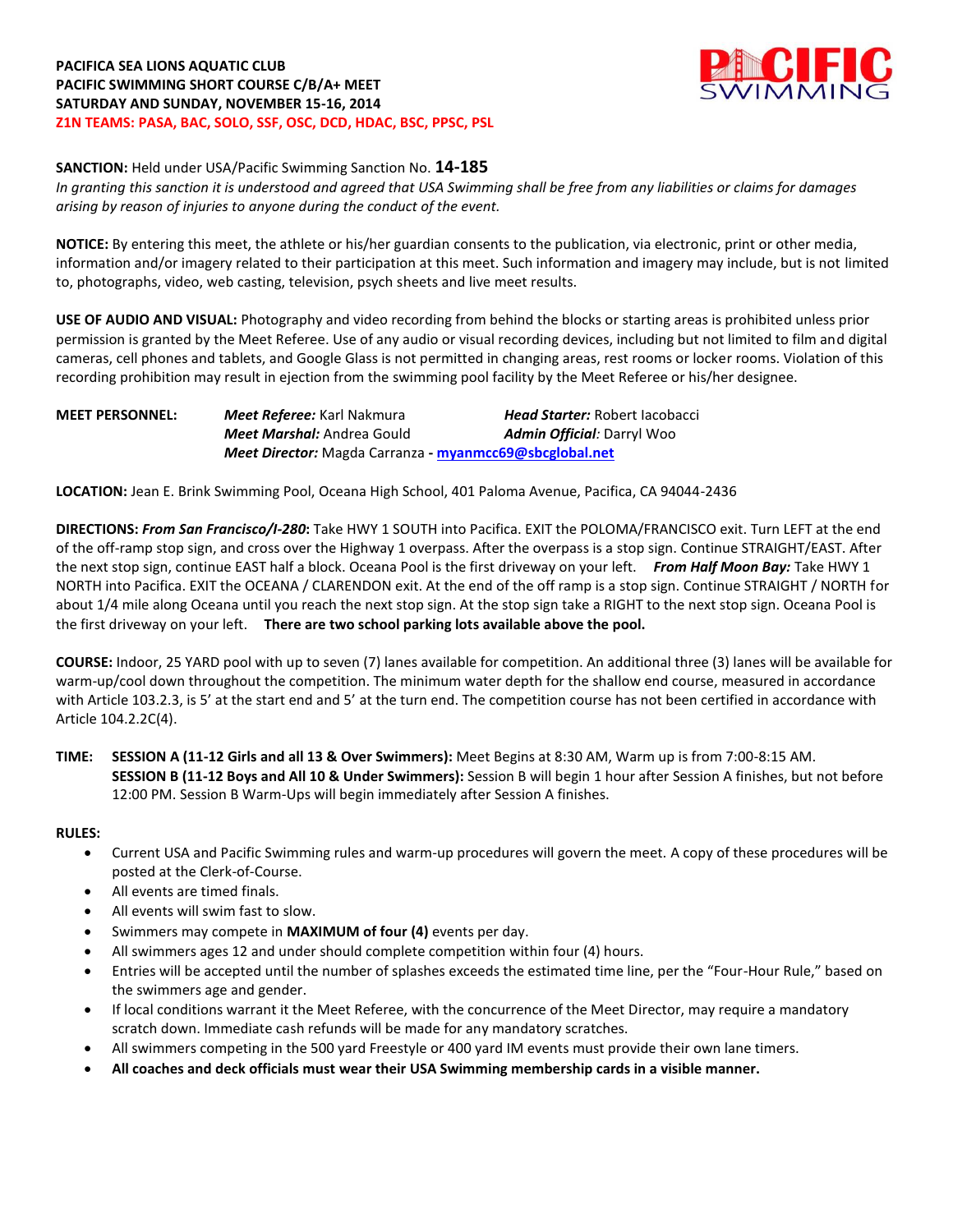**UNACCOMPANIED SWIMMERS:** Any USA-S athlete-member competing at the meet must be accompanied by a USA Swimming member-coach for the purposes of athlete supervision during warm-up, competition and warm-down. If a coach-member of the athlete's USA-S Club does not attend the meet to serve in said supervisory capacity, it is the responsibility of the swimmer or the swimmer's legal guardian to arrange for supervision by a USA-S member-coach. The Meet Director or Meet Referee may assist the swimmer in making arrangements for such supervision; however, it is recommended that such arrangements be made in advance of the meet by the athlete's USA-S Club Member-Coach.

**RACING STARTS:** Swimmers must be certified by a USA-S member-coach as being proficient in performing a racing start, or must start the race in the water. It is the responsibility of the swimmer or the swimmer's legal guardian to ensure compliance with this requirement.

## **RESTRICTIONS:**

- Smoking and the use of other tobacco products is prohibited on the pool deck, in the locker rooms, in spectator seating, on standing areas and in all areas used by swimmers, during the meet and during warm-up periods.
- Sale and use of alcoholic beverages is prohibited in all areas of the meet venue.
- No glass containers are allowed in the meet venue.
- No propane heater is permitted except for snack bar/meet operations.
- All shelters must be properly secured.
- Except where venue facilities require otherwise, changing into or out of swimsuits other than in locker rooms or other designated areas is not appropriate and is strongly discouraged.
- Restricted access area the East and South ends of the swimming pool deck. Access only for Competitors, Coaches, Officials, and meet Staff/Volunteers and Timers. No Flash Photography.
- Adult spectators are not allowed to use the shower facilities during the swim meet.
- Destructive devices, to include but not limited to, explosive devices and equipment, firearms (open or concealed), blades, knives, mace, stun guns and blunt objects are strictly prohibited in the swimming facility and its surrounding areas. If observed, the Meet Referee or his/her designee may result in the reporting to law enforcement authorities and ejection from the facility. Law enforcement officers (LEO) are exempt per applicable laws.

## **ELIGIBILITY:**

- Swimmers must be current members of USA-S and enter their name and registration number on the meet entry card as they are shown on their Registration Card. If this is not done, it may be difficult to match the swimmer with the registration and times database. The meet host will check all swimmer registrations against the SWIMS database and if not found to be registered, the Meet Director shall accept the registration at the meet (a \$10 surcharge will be added to the regular registration fee). Duplicate registrations will be refunded by mail.
- Swimmers in the "A" Division must have met at least USA Swimming Motivational "A" minimum time standard. Swimmers in the "B" Division must have met at least the listed "B" minimum time standard. All entry times slower than the listed "B" time standard will be in the "C" Division.
- Entries with **"**NO TIME" will be accepted.
- Entry times submitted for this meet will be checked against a computer database and may be changed in accordance with Pacific Swimming Entry Time Verification Procedures.
- Disabled swimmers are welcome to attend this meet and should contact the Meet Director or Meet Referee regarding any special accommodations on entry times and seeding per Pacific Swimming policy.
- Swimmers 19 years of age and over may compete in the meet for time only, no awards. Such swimmers must have met standards for the 17-18 age group.
- The swimmer's age will be the age of the swimmer on the first day of the meet.

**ENTRY PRIORITY: PASA, BAC, SOLO, SSF, OSC, DCD, HDAC, BSC, PPSC, PSL** swimmers entering online must do so by 11:59 PM, Wednesday, October 29th in order to receive priority acceptance to the meet. **PASA, BAC, SOLO, SSF, OSC, DCD, HDAC, BSC, PPSC,**  PSL surface mail entries must be postmarked by Monday, October 27<sup>th</sup> in order to receive priority acceptance to the meet. No **swimmers other than those from PASA, BAC, SOLO, SSF, OSC, DCD, HDAC, BSC, PPSC, PSL may enter the meet until the preference period has concluded.**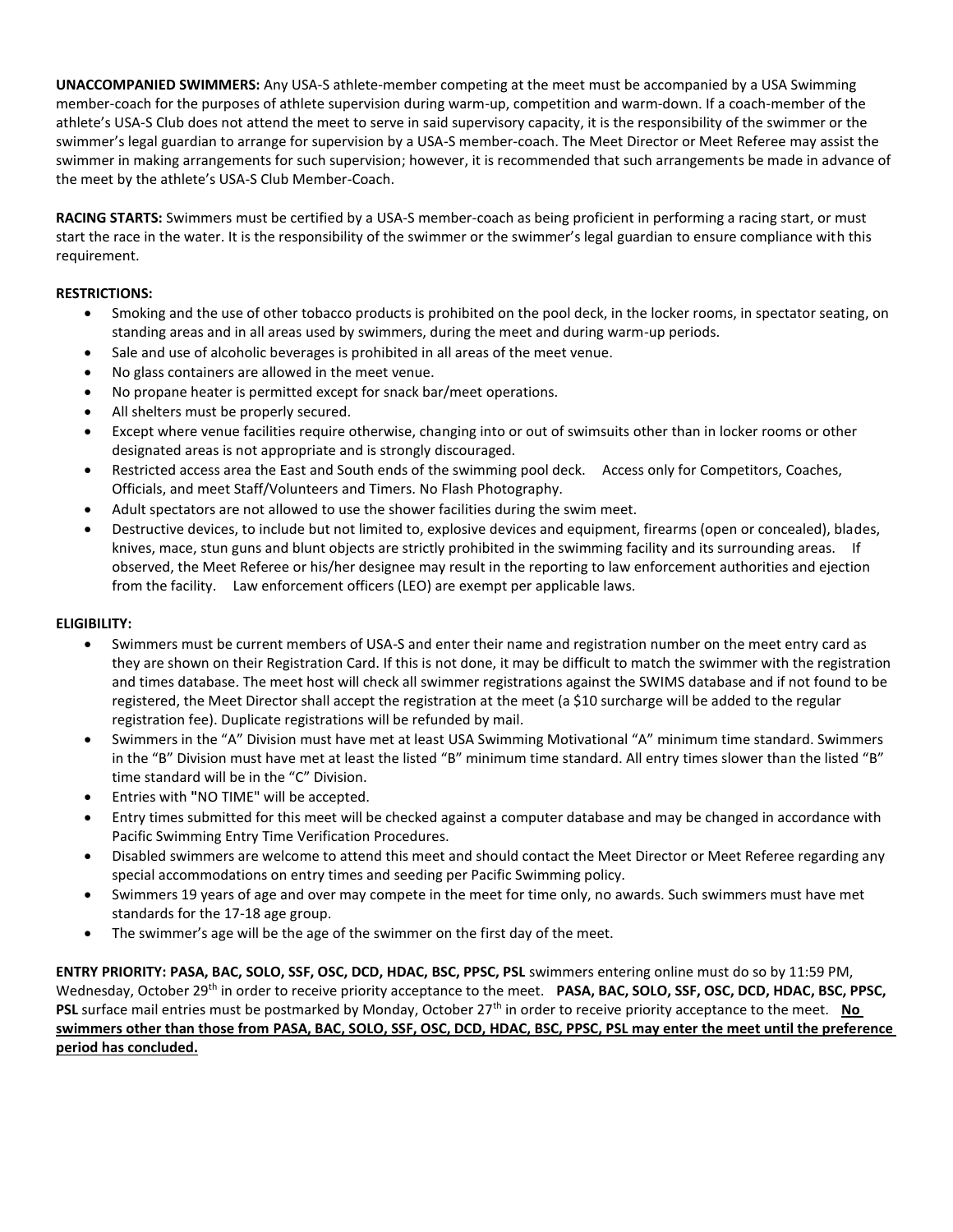**ENTRY FEES:** \$4.00 per event plus an \$8.00 participation fee per swimmer. Entries will be rejected if payment is not sent at time of request.

**ONLINE ENTRIES:** To enter online go to **http://ome.swimconnection.com/pc/psl20141115** to receive an immediate entry confirmation. This method requires payment by credit card. Swim Connection, LLC charges a processing fee for this service, equal to \$1 per swimmer plus 5% of the total Entry Fees. Please note that the processing fee is a separate fee from the Entry Fees. If you do not wish to pay the processing fee, enter the meet using a mail entry. Entering online is a convenience, is completely voluntary, and is in no way required or expected of a swimmer by Pacific Swimming. Online entries will be accepted through Wednesday, November 5, 2014.

**MAILED OR HAND DELIVERED ENTRIES**: Entries must be on the attached consolidated entry form. Forms must be filled out completely and printed clearly with swimmers best time. Entries must be postmarked by midnight, Monday, Nov. 3, 2014 or hand delivered by 6:30 p.m. Hand delivered by Wednesday, Nov. 5, 2014. No late entries will be accepted. No refunds will be made, except mandatory scratch downs. Requests for confirmation of receipt of entries should include a self-addressed envelope.

| <b>Make check payable to: Pacifica Sea Lions Aquatics Club (PSLAC)</b>            |                    |  |  |  |  |  |  |
|-----------------------------------------------------------------------------------|--------------------|--|--|--|--|--|--|
| Hand Deliver Entries to: Magda Carranza<br><b>Mail entries to: Magda Carranza</b> |                    |  |  |  |  |  |  |
| 401 Paloma Dr.                                                                    | 401 Paloma Drive   |  |  |  |  |  |  |
| Pacifica. Ca 94044                                                                | Pacifica. CA 94044 |  |  |  |  |  |  |

**CHECK-IN:** The meet will be deck seeded. Swimmers must check-in at the Clerk-of-Course. Close of check-in for all individual events shall be no more than 60 minutes before the estimated time of the start of the first heat of the event. No event shall be closed more than 30 minutes before the scheduled start of the session. Swimmers who do not check in will not be seeded and will not be allowed to compete in that event.

**SCRATCHES:** Any swimmers not reporting for or competing in an individual timed final event that they have checked in for shall not be penalized.

**AWARDS:** Individual events will be awarded in the A, B, and C division. Ribbons for First through Eighth place will be given to the following age groups 8 & U, 9-10, 11-12, 13 & Over. "A" time medals will be given to swimmers achieving a new "A" times, regardless of place achieved in the event. All awards must be picked up at the meet by coaches at the end of each session. Awards will not be mailed.

## **ADMISSION:** Free.

**SNACK BAR & HOSPITALITY:** A snack bar will be available throughout the competition. Coaches and working deck officials will be provided lunch. Hospitality will serve refreshments to timers and volunteers.

**MISCELLANEOUS:** No overnight parking is allowed. Facilities will not be provided after meet hours. **Please be courteous to the neighbors, there are two parking lots above the pool**.

**MINIMUM OFFICIALS:** Teams must follow Zone 1 North rules for providing officials. Each team must provide officials for each session according to the number of swimmers entered in that session, following the table below. Teams that do not provide sufficient officials must provide coaches to act in the place of officials.

| Club swimmers entered in session | <b>Trained and carded officials requested</b> |  |  |  |  |
|----------------------------------|-----------------------------------------------|--|--|--|--|
| $1 - 10$                         |                                               |  |  |  |  |
| $11 - 25$                        |                                               |  |  |  |  |
| 26-50                            |                                               |  |  |  |  |
| 51-75                            |                                               |  |  |  |  |
| 76-100                           |                                               |  |  |  |  |
| 100 or more                      | 5 (+ every additional 25 swimmers)            |  |  |  |  |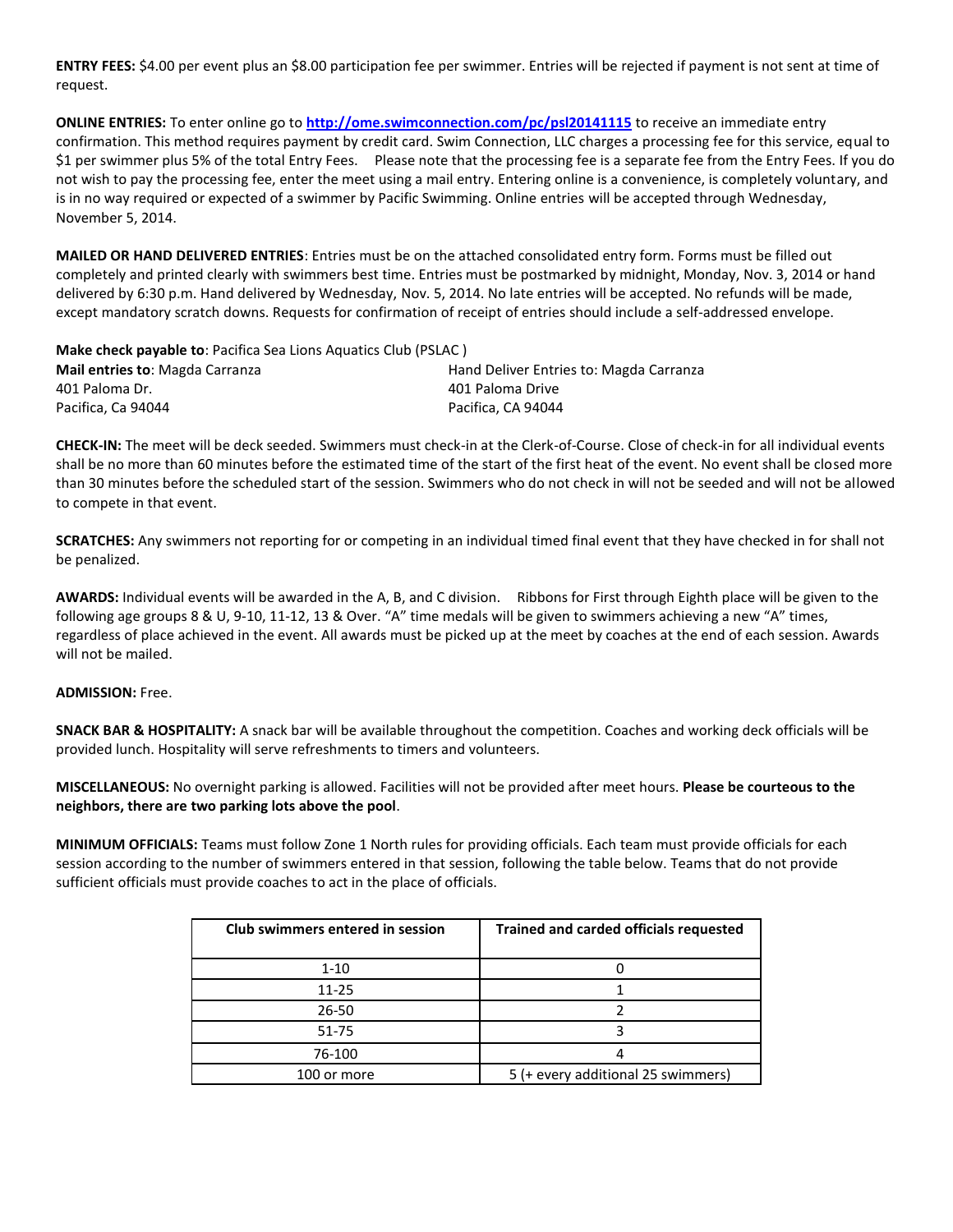#### **EVENT SUMMARY**

|              | <b>SATURDAY</b> |           |           | <b>SUNDAY</b> |        |           |        |  |
|--------------|-----------------|-----------|-----------|---------------|--------|-----------|--------|--|
| 8 & UN       | $9 - 10$        | $11 - 12$ | $13 - 18$ | 8 & UN        | $9-10$ | $11 - 12$ | 13-18  |  |
| 100 FR       | 200 FR          | 100 FR    | 200 FR    | 50 FR         | 100 FR | 100 FL    | 200 BK |  |
| 50 FL        | 100 FL          | 50 FL     | 100 FL    | 25 FL         | 50 FL  | 200 BR    | 100 BR |  |
| 50 BR        | 100 BR          | 50 BR     | 200 IM    | 25 BR         | 50 BR  | 50 FR     | 100 FR |  |
| 25 BK        | 50 BK           | 100 BK    | 50 FR     | 50 BK         | 100 BK | 50 BK     | 200 FL |  |
| <b>25 FR</b> | <b>50 FR</b>    | 500 FR    | 100 BK    | 100 IM        | 200 IM | 200 IM    | 400 IM |  |

| Saturday, November 15, 2014 |                   |                | Sunday, November 16, 2014 |                   |               |  |  |
|-----------------------------|-------------------|----------------|---------------------------|-------------------|---------------|--|--|
|                             | <b>SESSION A</b>  |                |                           | <b>SESSION A</b>  |               |  |  |
| <b>EVENT#</b>               | <b>EVENT</b>      | <b>EVENT#</b>  | <b>EVENT#</b>             | <b>EVENT</b>      | <b>EVENT#</b> |  |  |
| $\mathbf{1}$                | 13 & O 200 FREE   | $\overline{2}$ | 51                        | $11 - 12$ 100 FLY |               |  |  |
| $\overline{\mathbf{3}}$     | 11-12 100 FREE    |                | 53                        | 13 & O 200 BACK   | 54            |  |  |
| 5                           | 13 & O 100 FLY    | 6              | 55                        | 11-12 200 BREAST  |               |  |  |
| $\overline{\mathbf{z}}$     | $11 - 1250$ FLY   |                | 57                        | 13 & O 100 BREAST | 58            |  |  |
| 9                           | 13 & O 200 IM     | 10             | 59                        | $11 - 1250$ FREE  |               |  |  |
| 11                          | 11-12 50 BREAST   |                | 61                        | 13 & O 100 FREE   | 62            |  |  |
| 13                          | 13 & O 50 FREE    | 14             | 63                        | 11-12 50 BACK     |               |  |  |
| 15                          | 11-12 100 BACK    |                | 65                        | 13 & O 200 FLY    | 66            |  |  |
| 17                          | 13 & O 100 BACK   | 18             | 67                        | $11 - 12200$ IM   |               |  |  |
| 19                          | $11 - 12500$ FREE |                | 69                        | 13 & O 400 IM     | 70            |  |  |
|                             | <b>SESSION B</b>  |                |                           | <b>SESSION B</b>  |               |  |  |
| <b>EVENT#</b>               | <b>EVENT</b>      | <b>EVENT#</b>  | <b>EVENT#</b>             | <b>EVENT</b>      | <b>EVENT#</b> |  |  |
| 21                          | $9 - 10200$ FREE  | 22             | 71                        | $9 - 10100$ FREE  | 72            |  |  |
| 23                          | 8 & U 100 FREE    | 24             | 73                        | 8 & U 50 FREE     | 74            |  |  |
|                             | 11-12 100 FREE    | 26             |                           | 11-12 100 FLY     | 76            |  |  |
| 27                          | $9 - 10100$ FLY   | 28             | 77                        | $9 - 1050$ FLY    | 78            |  |  |
| 29                          | 8 & U 50 FLY      | 30             | 79                        | 8 & U 25 FLY      | 80            |  |  |
|                             | $11 - 1250$ FLY   | 32             |                           | 11-12 200 BREAST  | 82            |  |  |
| 33                          | 9-10 100 BREAST   | 34             | 83                        | 9-1050 BREAST     | 84            |  |  |
| 35                          | 8 & U 50 BREAST   | 36             | 85                        | 8 & U 25 BREAST   | 86            |  |  |
|                             | 11-12 50 BREAST   | 38             |                           | $11 - 1250$ FREE  | 88            |  |  |
| 39                          | $9 - 1050$ BACK   | 40             | 89                        | 9-10 100 BACK     | 90            |  |  |
| 41                          | 8 & U 25 BACK     | 42             | 91                        | 8 & U 50 BACK     | 92            |  |  |
|                             | 11-12 100 BACK    | 44             |                           | 11-12 50 BACK     | 94            |  |  |
| 45                          | $9 - 1050$ FREE   | 46             | 95                        | $9 - 10200$ IM    | 96            |  |  |
| 47                          | 8 & U 25 FREE     | 48             | 97                        | 8 & U 100 IM      | 98            |  |  |
|                             | $11 - 12500$ FREE | 50             |                           | $11 - 12200$ IM   | 100           |  |  |

| lay, November 15, 2014 |               |                  |                  | Sunday, November 16, 2014 |               |  |
|------------------------|---------------|------------------|------------------|---------------------------|---------------|--|
| <b>SESSION A</b>       |               | <b>SESSION A</b> |                  |                           |               |  |
| <b>EVENT</b>           | <b>EVENT#</b> |                  | <b>EVENT#</b>    | <b>EVENT</b>              | <b>EVENT#</b> |  |
| 13 & O 200 FREE        | $\mathbf{2}$  |                  | 51               | $11 - 12$ 100 FLY         |               |  |
| $11 - 12$ 100 FREE     |               |                  | 53               | 13 & O 200 BACK           | 54            |  |
| 13 & O 100 FLY         | 6             |                  | 55               | 11-12 200 BREAST          |               |  |
| $11 - 1250$ FLY        |               |                  | 57               | 13 & O 100 BREAST         | 58            |  |
| 13 & O 200 IM          | 10            |                  | 59               | $11 - 1250$ FREE          |               |  |
| 11-12 50 BREAST        |               |                  | 61               | 13 & O 100 FREE           | 62            |  |
| 13 & O 50 FREE         | 14            |                  | 63               | $11 - 1250$ BACK          |               |  |
| 11-12 100 BACK         |               |                  | 65               | 13 & O 200 FLY            | 66            |  |
| 13 & O 100 BACK        | 18            |                  | 67               | $11 - 12200$ IM           |               |  |
| $11 - 12500$ FREE      |               |                  | 69               | 13 & O 400 IM             | 70            |  |
| <b>SESSION B</b>       |               |                  | <b>SESSION B</b> |                           |               |  |
| <b>EVENT</b>           | <b>EVENT#</b> |                  | <b>EVENT#</b>    | <b>EVENT</b>              | <b>EVENT#</b> |  |
| $9 - 10200$ FREE       | 22            |                  | 71               | $9 - 10100$ FREE          | 72            |  |
| 8 & U 100 FREE         | 24            |                  | 73               | 8 & U 50 FREE             | 74            |  |
| $11 - 12$ 100 FREE     | 26            |                  |                  | 11-12 100 FLY             | 76            |  |
| $9 - 10100$ FLY        | 28            |                  | 77               | $9 - 1050$ FLY            | 78            |  |
| 8 & U 50 FLY           | 30            |                  | 79               | 8 & U 25 FLY              | 80            |  |
| $11 - 1250$ FLY        | 32            |                  |                  | 11-12 200 BREAST          | 82            |  |
| 9-10 100 BREAST        | 34            |                  | 83               | 9-1050 BREAST             | 84            |  |
| 8 & U 50 BREAST        | 36            |                  | 85               | 8 & U 25 BREAST           | 86            |  |
| 11 – 12 50 BREAST      | 38            |                  |                  | $11 - 1250$ FREE          | 88            |  |
| $9 - 1050$ BACK        | 40            |                  | 89               | $9 - 10100$ BACK          | 90            |  |
| 8 & U 25 BACK          | 42            |                  | 91               | 8 & U 50 BACK             | 92            |  |
| 11-12 100 BACK         | 44            |                  |                  | 11-12 50 BACK             | 94            |  |
| $9 - 1050$ FREE        | 46            |                  | 95               | $9 - 10200$ IM            | 96            |  |
| 8 & U 25 FREE          | 48            |                  | 97               | 8 & U 100 IM              | 98            |  |
| $11 - 12500$ FREE      | 50            |                  |                  | $11 - 12200$ IM           | 100           |  |

All swimmers swimming the 400IM and the 500 Free will need their own timers. Swimmers should provide their own lap counters.

Use the following URL to find the time standards: <http://www.pacswim.org/swim-meet-times/standards>

**EVENTS**